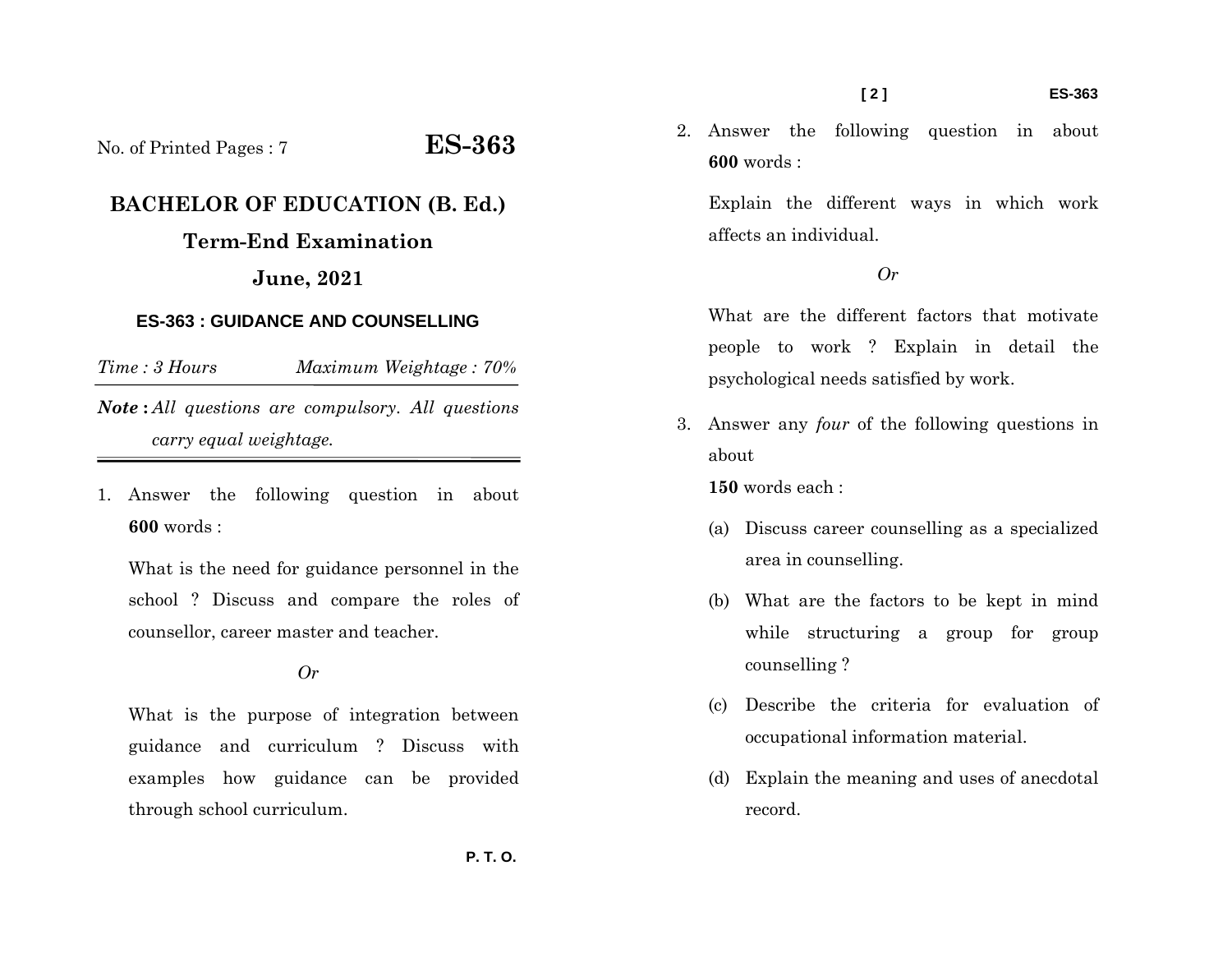- (e) Explain the types of career pattern. the factors affecting career **Discuss** patterns.
- (f) Explain the concept and approach of inclusive schooling.
- 4. Answer the following question in about  $600$  words:

Explain socio-emotional problems faced by individuals with handicap/disability in the school. Discuss the role of a guidance counsellor in this regard with examples.

**ES-363** शिक्षा में स्नातक (बी. एड. ) सत्रांत परीक्षा जून, 2021 ई.एस.-363 : निर्देशन एवं परामर्श अधिकतम भारिता : 70% समय : 3 घण्टे **नोट** : सभी प्रश्न अनिवार्य हैं। सभी प्रश्नों की भारिता समान है। 1. निम्नलिखित प्रश्न का उत्तर लगभग 600 शब्दों में दीजिए :

 $[4]$ 

विद्यालय में निर्देशन देने वाले व्यक्ति की क्या आवश्यकता है ? एक शिक्षक, परामर्शदाता और रोजगार निर्देशक की भूमिकाओं की तुलना कीजिए।

**ES-363**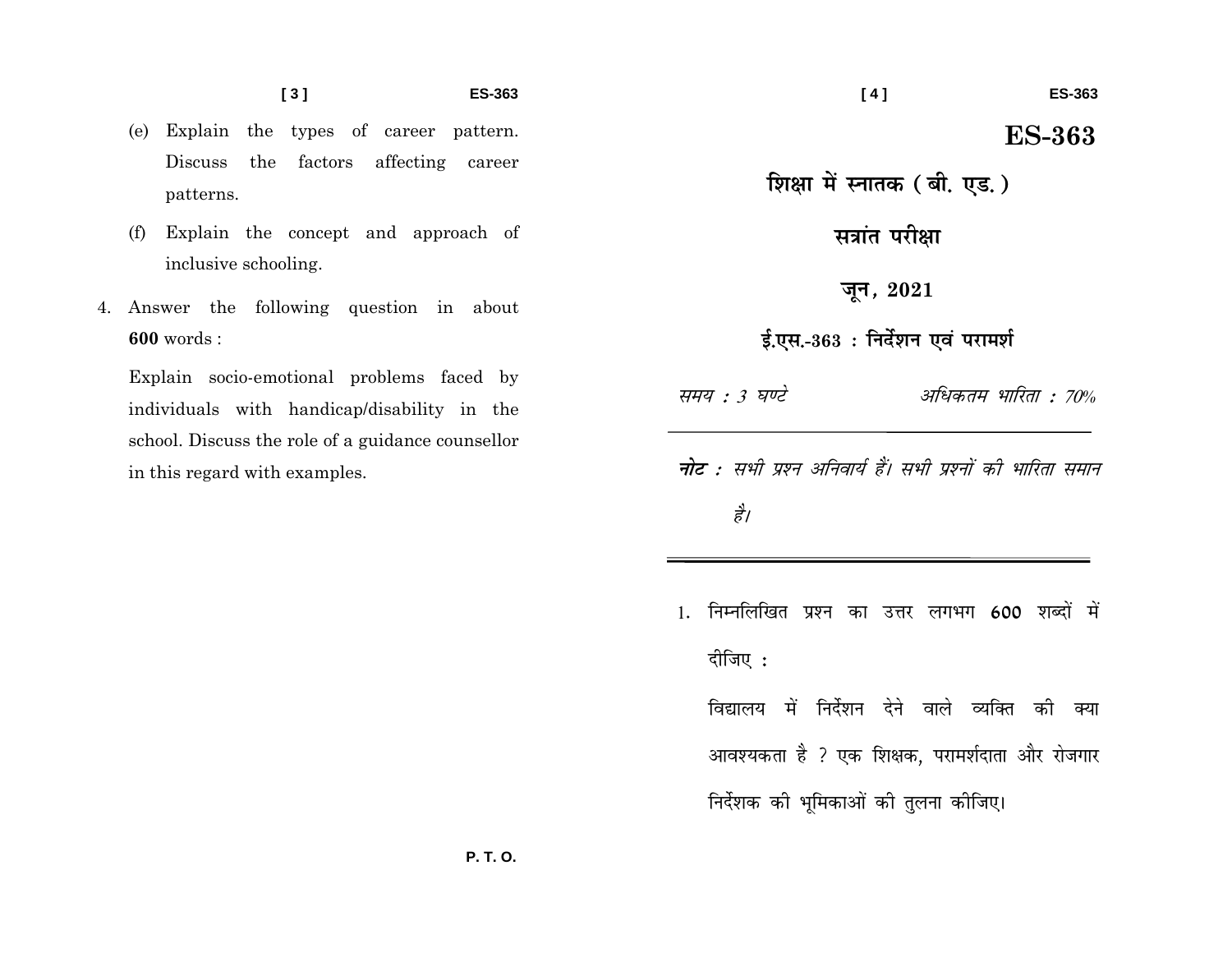### $[5]$ **ES-363** अथवा

निर्देशन एवं पाठ्यचर्या में एकीकरण का क्या उद्देश्य है ? उदाहरण सहित बताइए कि विद्यालय पाठ्यचर्या द्वारा निर्देशन कैसे दिया जा सकता है।

2. निम्नलिखित प्रश्न का उत्तर लगभग 600 शब्दों में दीजिए :

एक व्यक्ति को कार्य किन विभिन्न तरीकों से प्रभावित करता है, व्याख्या कीजिए।

#### अथवा

लोगों को कार्य करने को प्रेरित करने वाले विविध कारक क्या हैं ? कार्य द्वारा सन्तुष्ट होने वाली मनोवैज्ञानिक आवश्यकताओं की विस्तृत व्याख्या कोजिए।

- $[6]$ **ES-363** 3. निम्नलिखित में से किन्हीं **चार** प्रश्नों के उत्तर दीजिए। प्रत्येक उत्तर लगभग 150 शब्दों में हो :
	- (a) परामर्श के विशिष्ट क्षेत्र के रूप में रोजगार परामर्श की चर्चा कीजिए।
	- (b) सामूहिक परामर्श के लिए समूह निर्माण करते समय आप किन कारकों को ध्यान में रखेंगे ?
	- (c) आजीविका सूचना सामग्री के मूल्यांकन के मानकों का वर्णन कोजिए।
	- (d) वृत्तांत अभिलेख के अर्थ एवं उपयोगिताओं की व्याख्या कीजिए।
	- (e) वृत्तिक अनुक्रमों के प्रकारों की व्याख्या कीजिए। वृत्तिक अनुक्रमों को प्रभावित करने वाले कारकों की चर्चा कीजिए।